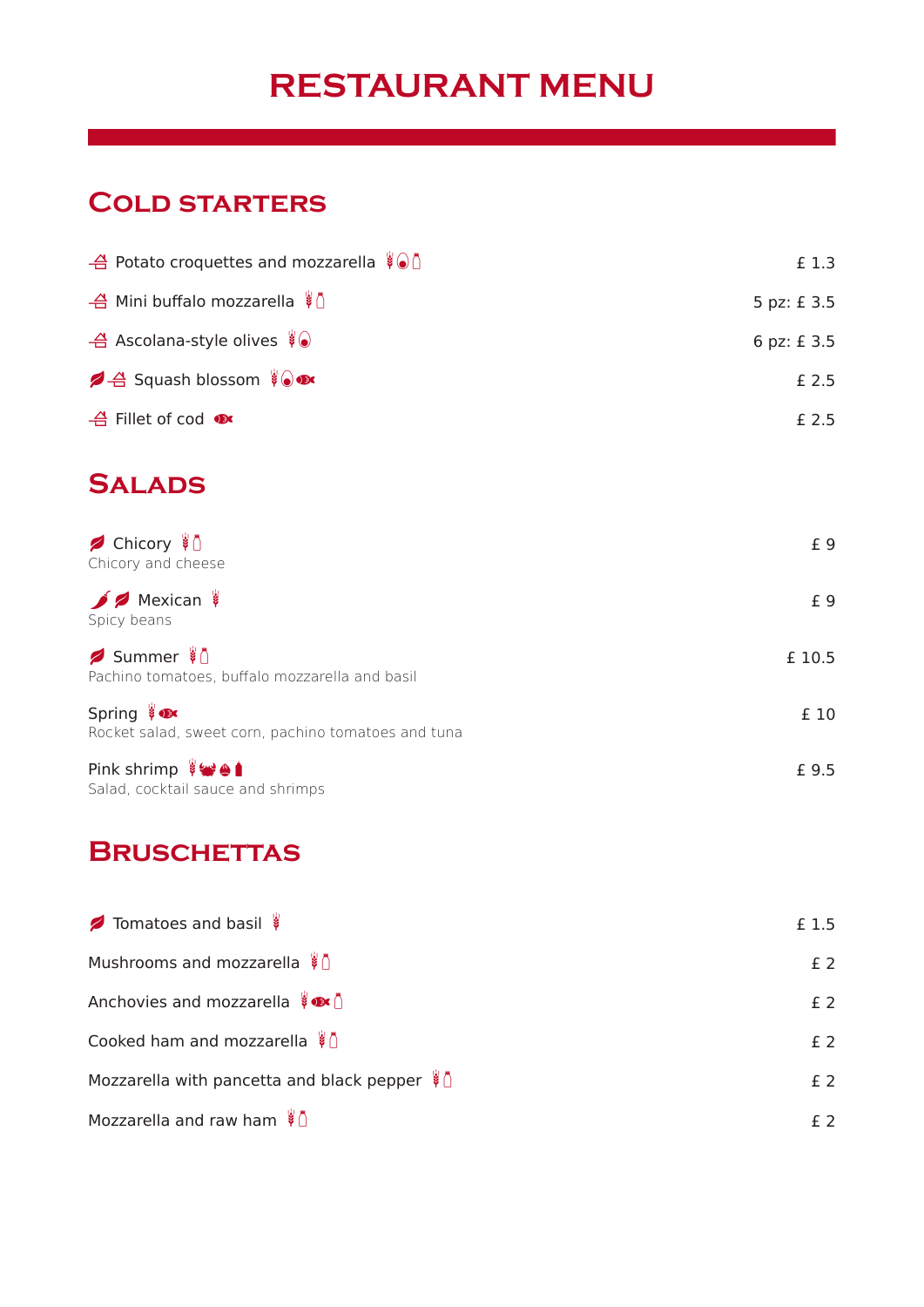# **PIZZAS**

# **Folded Calzone pizzas**

| Cooked ham and mozzarella $\sqrt[8]{ }$                                                             | £ 9 |
|-----------------------------------------------------------------------------------------------------|-----|
| Raw ham and mozzarella $\frac{1}{2}$                                                                | £ 9 |
| Mushrooms and "salsiccia" sausages                                                                  | £ 9 |
| Spicy sausage and mozzarella $\sqrt[8]{ }$                                                          | £ 9 |
| Broccoli, sausage and mozzarella $\overline{\bullet}$                                               | £ 9 |
| Roman $\sqrt[3]{\mathbb{A}}$<br>Cooked ham, "ventricina" sausage, bacon, spicy sauce and mozzarella | £ 9 |

#### **Special pizzas**

| Yellow pumpkin $\overline{\mathcal{G}}$<br>Pumpkin and cheese cream, bacon, smoked "provola" cheese, mozzarella                | £ 10  |
|--------------------------------------------------------------------------------------------------------------------------------|-------|
| The devil's belly button<br>Chicory, "ventricina" sausage, spicy sauce                                                         | £ 10  |
| $\bigwedge$ A Bona $\bigwedge$<br>Spicy sauce, cooked ham, "ventricina" sausage, bacon, mozzarella                             | £ 10  |
| Roberto $\sqrt[3]{ }$<br>Mozzarella, pachino tomatoes, mushrooms, rocket salad, grana cheese and lemon                         | £ 9.5 |
| Ruby $\odot$<br>Spicy sauce, bacon, egg, mushroom and mozzarella                                                               | £ 9   |
| Gabriel* $\sqrt[8]{ }$<br>Porcini mushrooms, bacon and gorgonzola cheese                                                       | £ 10  |
| ◯ Crudo in bocca $\sqrt[8]{ }$<br>Rocket salad, mushrooms, pachino tomatoes, pecorino cheese flakes with lemon, all served raw | £ 10  |
| Seafood $\mathbf{Q}$<br>Mussels shrimp, clams                                                                                  | £ 12  |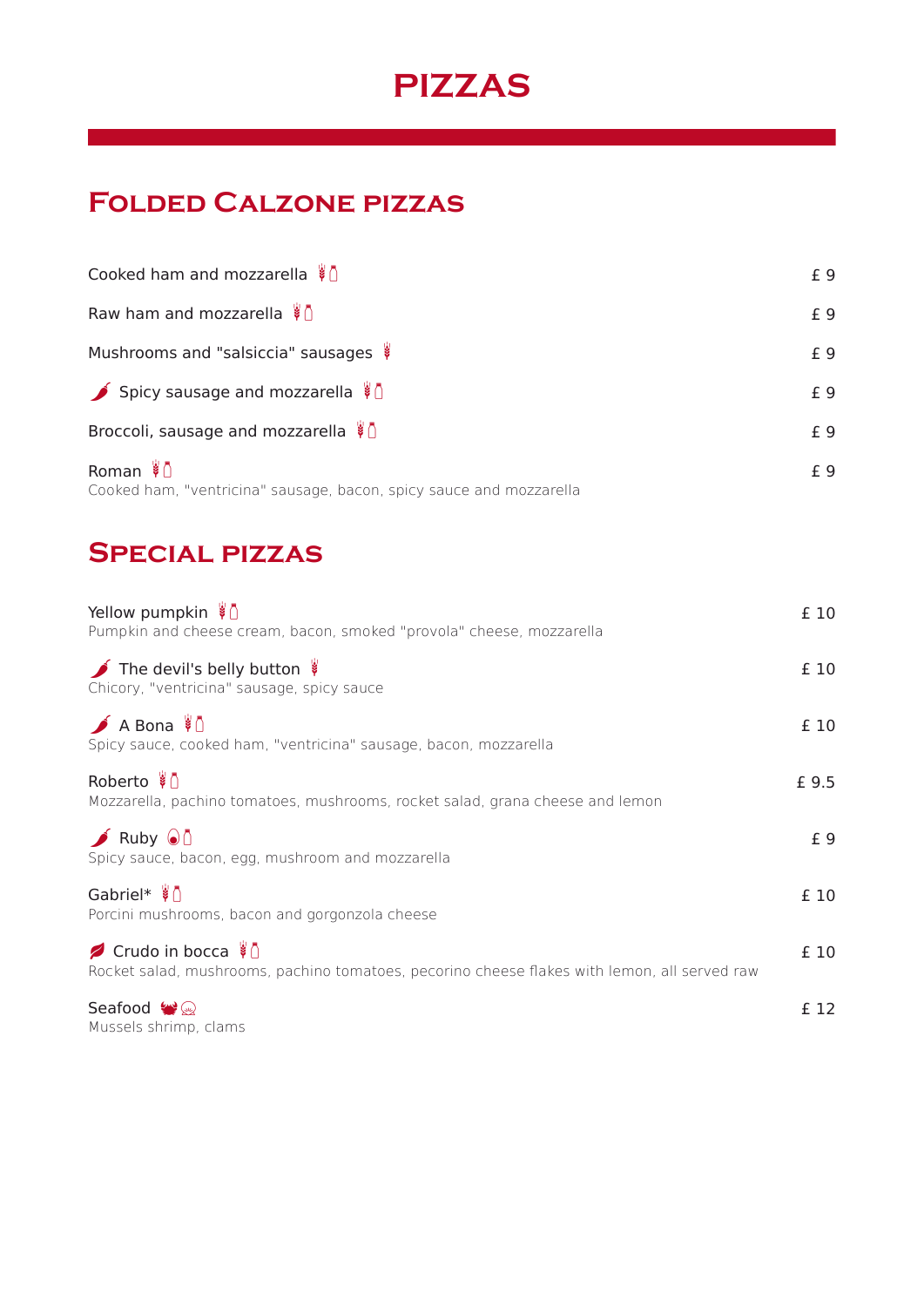### **Red pizzas**

| Contadina ∛0<br>Tomato, zucchini, aubergine, mushroom, potato, mozzarella, raw ham        | £9    |
|-------------------------------------------------------------------------------------------|-------|
| Vienna $\sqrt[3]{ } \cap$<br>Tomato, mozzarella, frankfurters                             | £ 6.5 |
| Funghi rossa ∛0<br>Tomato, mozzarella, mushroom                                           | £ 6.5 |
| Boscaiola rossa $\sqrt[3]{ }$<br>Tomato, sausage, mozzarella, mushroom                    | £ 7.5 |
| Capricciosa ∛⊙0<br>Tomato, mozzarella, mushroom, artichoke, olive, egg, cooked or raw ham | £8    |
| Salsiccia $\sqrt[3]{ }$<br>Tomato, mozzarella, sausage                                    | £ 6.5 |
| Ø Margherita ∛D<br>Tomato, mozzarella                                                     | £6    |
| Napoli ∛0<br>Tomato, mozzarella, anchovy                                                  | £ 6.5 |
| Parmigiana \$<br>Tomato, mozzarella, fried aubergine, parmesan cheese                     | £ 10  |

### **Pizzas with chili**

| $\bigcirc$ Diavola $\bigcirc$<br>Cheese, mozzarella, spicy salami                                                                     | £7    |
|---------------------------------------------------------------------------------------------------------------------------------------|-------|
| $\bigwedge$ May fire $\bigwedge$<br>Spicy sauce, chili, sausages, mushroom, mozzarella                                                | £ 8.5 |
| $\bigcirc$ Calabrian $\overline{\mathcal{A}}$<br>Spicy sauce, pachino tomatoes, spicy sausage, chili, mozzarella                      | £9    |
| ▶ Diavolessa V<br>Spicy sauce, chili, spicy "quanciale" (salt-cured pork jowl), soft "stracchino" cheese, mozzarella,<br>rocket salad | £ 10  |
| Temptation of the devil $\sqrt[3]{ }$<br>Chicory, spicy sauce, sausage, squash blossom and mozzarella                                 | £ 10  |
| Amatriciana $\sqrt[3]{\Delta}$<br>Spicy sauce, bacon, mozzarella and pecorino cheese                                                  | £ 8   |

#### **Lactose-free pizzas**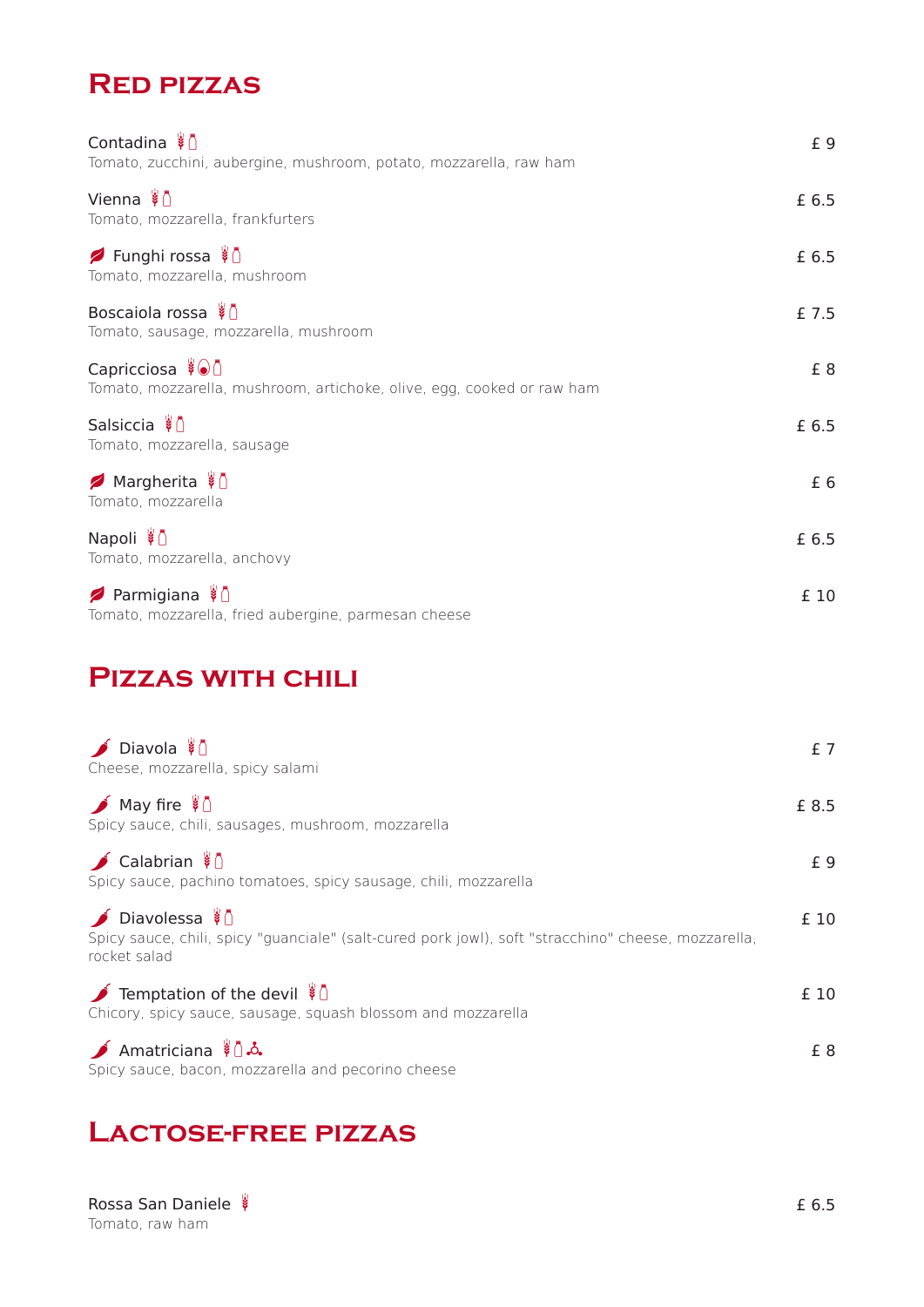| Trentina<br>Tomato, "speck" bacon, rocket salad                         | £ 7.5 |
|-------------------------------------------------------------------------|-------|
| Rossa<br>Tomato, olive oil                                              | £ 4.5 |
| Rossa special<br>Tomato, pachino tomato, basil, olive oil               | £ 6.5 |
| The devil's shadow<br>Chicory, "ventricina" sausage, spicy sauce        | £ 10  |
| <b>WHITE PIZZAS</b>                                                     |       |
| Berlino <i>\</i> 1<br>Boiled potato, mozzarella, cooked ham             | £ 7.5 |
| Ø Milano \in<br>Mozzarella, soft "stracchino" cheese, grilled zucchini  | £8    |
| Tedesca* $\sqrt[3]{ } \cap$<br>French fries, mozzarella, frankfurters   | £7    |
| Braccio di ferro ∛<br>Mozzarella, spinach, buffalo mozzarella, parmesan | £ 9   |
| Fiori ∛ ∩<br>Squash blossom, anchovy, mozzarella                        | £ 8.5 |
| Bunghi bianca \ 0<br>Mozzarella, mushroom                               | £ 6.5 |
| Boscaiola bianca $\sqrt[3]{ }$<br>Mozzarella, mushroom, sausage         | £ 7.5 |

| Semplice \$1                            | t d |
|-----------------------------------------|-----|
| Buffalo mozzarella, mozzarella, raw ham |     |

Cheese mix, pepper, pecorino cheese

| Crayfish ∛→ 0<br>Zucchini, crayfish, mozzarella                                                    | £8    |
|----------------------------------------------------------------------------------------------------|-------|
| Toast ∛ ∩<br>Mozzarella, cooked ham                                                                | $f$ 7 |
| Tutti i formaggi ∛0<br>Buffalo mozzarella, mozzarella, taleggio cheese, fontina cheese, gorgonzola | £ 8.5 |
| Ø Vegetariana ∛D<br>Mushroom, pachino tomatoes, aubergines, mozzarella                             | £ 8.5 |
| Cep mushrooms* \<br>Cep mushroom, mozzarella, parsley                                              | £ 10  |
| Cacio pasta and pepper $\frac{3}{2}$                                                               | £8    |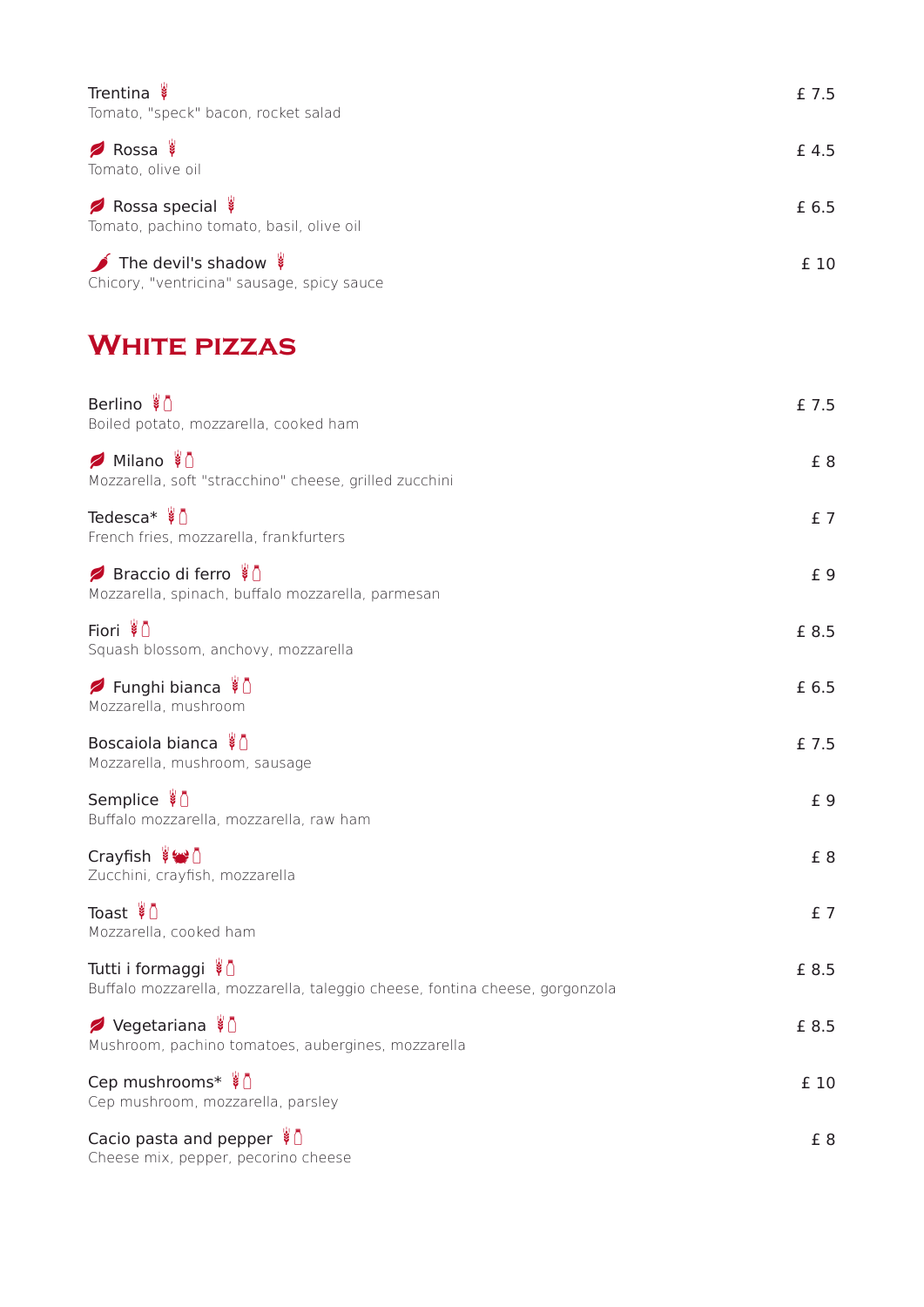# **FOCACCIAS**

| Rosemary<br>Olive oil, rosemary                                      | £4    |
|----------------------------------------------------------------------|-------|
| Trento ∛ 0<br>Soft "stracchino" cheese, "speck" bacon, rocket salad  | £ 8.5 |
| Ō<br>Oil, rocket salad, "bresaola" meat, flakes of parmesan          | £ 9.5 |
| <b>/</b> Caprese ∛<br>Buffalo mozzarella, tomatoes, basil            | £ 9.5 |
| Bufala $\sqrt[3]{\ }$<br>Buffalo mozzarella, raw ham                 | £ 9.5 |
| Rocket salad<br>Rocket salad and pachino tomatoes                    | £8    |
| Gamberetto ###<br>Shrimps, salad, cocktail sauce                     | £ 9   |
| Tonnarello ve<br>Tuna, rocket salad, pachino tomatoes and sweet corn | £ 9.5 |